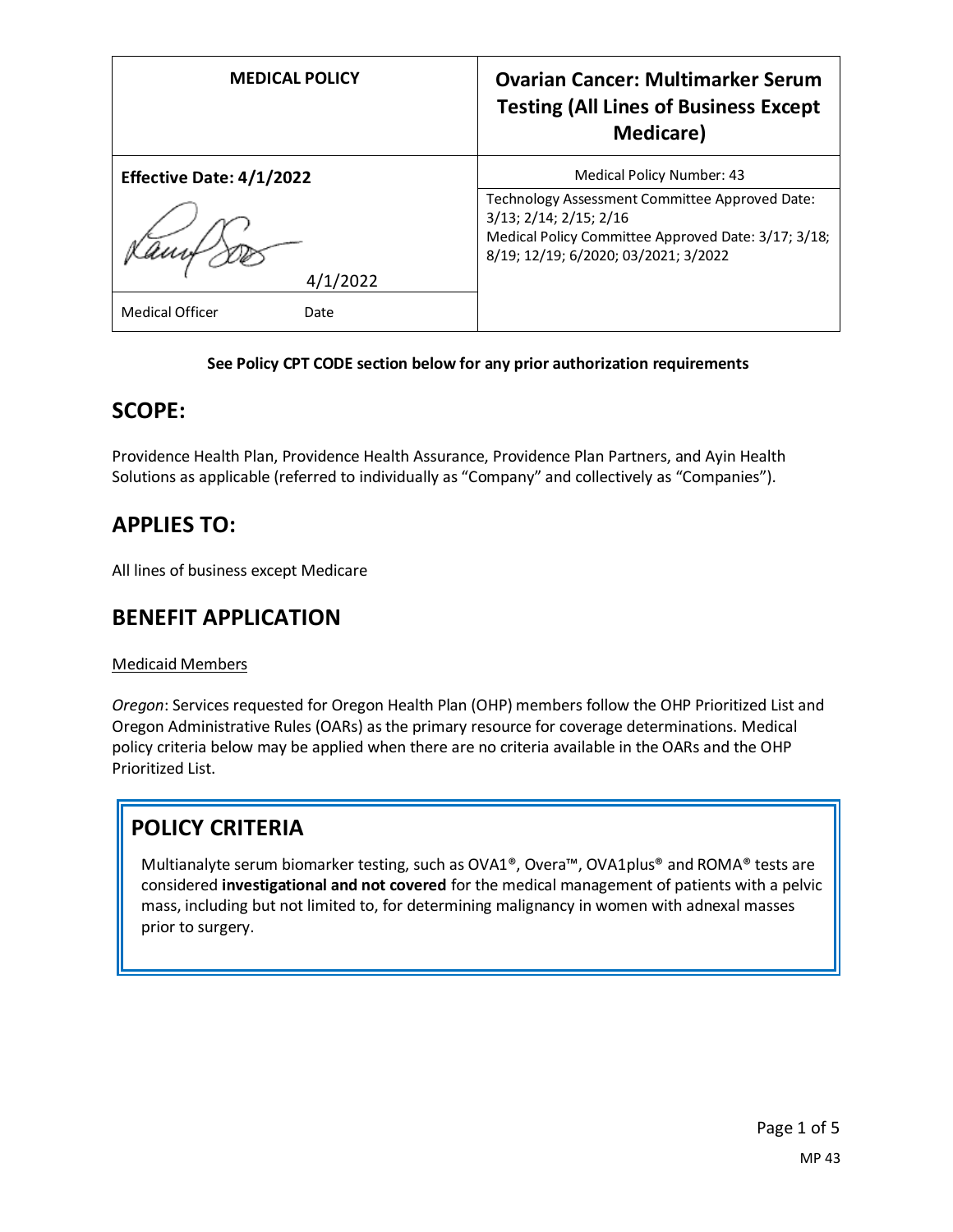## **CPT CODES**

| <b>All Lines of Business Except Medicare</b> |                                                                                                                                                                                                                                |
|----------------------------------------------|--------------------------------------------------------------------------------------------------------------------------------------------------------------------------------------------------------------------------------|
| <b>Not Covered</b>                           |                                                                                                                                                                                                                                |
| 81500                                        | Oncology (ovarian), biochemical assays of two proteins (CA-125 and HE4), utilizing<br>serum, with menopausal status, algorithm reported as a risk score                                                                        |
| 81503                                        | Oncology (ovarian), biochemical assays of five proteins (CA-125, apolipoprotein A1,<br>beta-2 microglobulin, transferrin, and pre-albumin), utilizing serum, algorithm reported<br>as a risk score                             |
| 0003U                                        | Oncology (ovarian) biochemical assays of five proteins (apolipoprotein A-1, CA 125 II,<br>follicle stimulating hormone, human epididymis protein 4, transferrin), utilizing serum,<br>algorithm reported as a likelihood score |

## **DESCRIPTION**

### **Ovarian Cancer**

Most ovarian cancers are epithelial in origin, and their prognosis is related to the stage of the tumor at the time of diagnosis. If the cancer is detected while it is still localized to the ovary, the 5-year survival rate can be 90% to 95%. Therefore, early diagnosis may prove beneficial in decreasing the mortality of this disease. However, since ovarian cancer causes few or no symptoms early in its course, most women with this disease present at an advanced stage, when the 5-year survival rate is 20% to 35%. For this reason, much research has gone into developing a screening test for ovarian cancer.

#### **Serum Biomarker Testing**

Established methods of ovarian cancer screening include pelvic exams, pelvic ultrasound, and CA-125 tumor marker testing. However, the sensitivity of these available testing methods remains less than idea in detecting early stage ovarian disease. Serum protein biomarker tests have been suggested as a method for identifying malignancy in women presenting with adnexal mass. In women who are found to have a malignancy, the utility of testing may support routine referrals to clinical specialists, such as a gynecological oncologist.

Multiple proprietary tests have been cleared by the U.S. Food and Drug Administration (FDA):

### OVA1®/OVERA™/OVA1plus® (ASPiRA LABSTM)

The OVA1® test was originally offered by Quest Diagnostics and as of August 10, 2015, Quest Diagnostics no longer provides OVA1 testing, though it is offered through ASPiRA LABS™.<sup>1</sup> The OVA1® test is an in vitro diagnostic multivariate index assay (MIA) of protein biomarkers intended to further assess the likelihood of malignancy in women presenting with an ovarian adnexal mass prior to planned surgery. The OVA1 test combines results from 5 biomarkers: CA-125, prealbumin, apolipoprotein A-1, beta-2-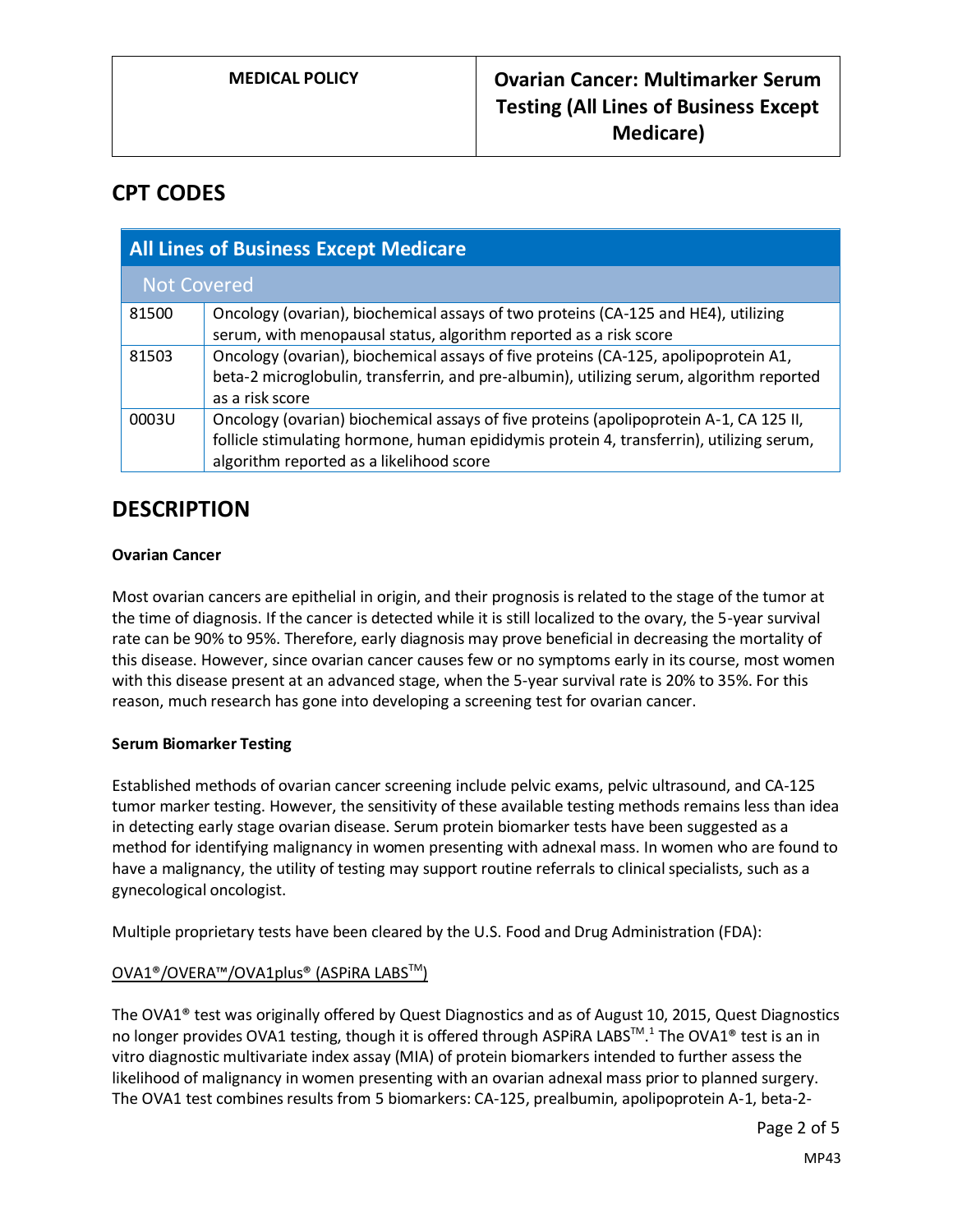## **MEDICAL POLICY Ovarian Cancer: Multimarker Serum Testing (All Lines of Business Except Medicare)**

microglobulin, and transferrin. These 5 tests are combined into a single value between 0 and 10; a higher value corresponds to a higher risk of malignancy.

According to the manufacturer, the OVA1® test, "is a qualitative serum test that combines the results of five immunoassays into a single numerical result. It is indicated for women who meet the following criteria: over age 18, ovarian adnexal mass present for which surgery is planned, and not yet referred to an oncologist. OVA1<sup>®</sup> is an aid to further assess the likelihood that malignancy is present when the physician's independent clinical and radiological evaluation does not indicate malignancy."<sup>1</sup>

OVERA, a second-generation Multivariate Index Assay (MIA2G), is a blood test intended for women with a pelvic mass who are planned for surgery. OVERA (MIA2G) incorporates different markers than OVA1 and a separate algorithm. OVERA (MIA2G) represents a significant improvement in positive predictive value, overall accuracy and a reduction in falsely elevated results and unnecessary referrals. With OVERA (MIA2G), healthcare providers can feel confident that they are using the best tool for ovarian cancer detection while minimizing the inefficiencies to the healthcare system and patient anxiety associated with falsely elevated results.

OVA1plus® is a reflex process which performs OVA1 and OVERA. It is intended for women with adnexal masses.

#### ROMA®

According to the manufacturer (Fujirebio®) the, "Risk of Ovarian Malignancy Algorithm (ROMA®) is a qualitative serum test that combines the results of HE4 EIA, ARCHITECT CA 125 II™ and menopausal status into a numerical score.

ROMA is intended to aid in assessing whether a premenopausal or postmenopausal woman who presents with an ovarian adnexal mass is at high or low likelihood of finding malignancy on surgery. ROMA is indicated for women who meet the following criteria: over age 18; ovarian adnexal mass present for which surgery is planned, and not yet referred to an oncologist. ROMA must be interpreted in conjunction with an independent clinical and radiological assessment. The test is not intended as a screening or stand-alone diagnostic assay.

## **REVIEW OF EVIDENCE**

A review of the ECRI, Hayes, Cochrane, and PubMed databases was conducted regarding the use of serum biomarker testing as a predictive marker in women suspected of ovarian cancer. Below is a summary of the available evidence identified through February 2022.

In October of 2020 (updated in 2021), Hayes updated a genetic testing overview of the OVA1 test and maintained a **D2 rating** for the use of OVA1 testing to assess malignancy risk in adnexal masses in women with planned surgery.<sup>2</sup> This rating suggests there is insufficient evidence to assess the analytical and/or clinical validity of the test for the application assessed.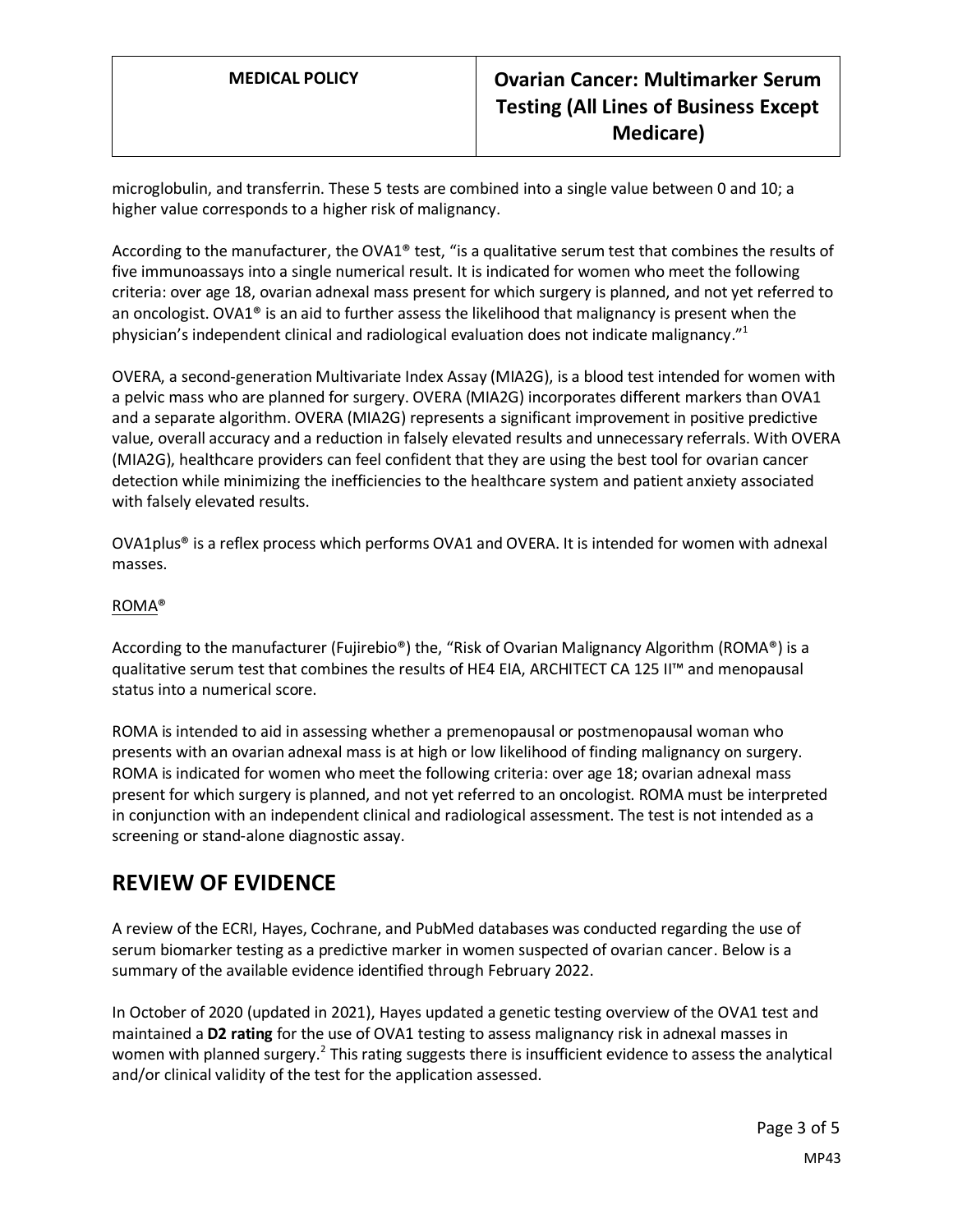## **MEDICAL POLICY Ovarian Cancer: Multimarker Serum Testing (All Lines of Business Except Medicare)**

In January of 2020 (updated in 2021) Hayes updated a genetic testing overview of the Overa test and also assigned this test a **D2 rating** for the use of Overa to aid in assessing the likelihood that an adnexal mass is premalignant prior to planned surgery.<sup>3</sup>

In 2017, Hayes published a review of the literature regarding the use of the ROMA® test for assessment of adnexal masses.<sup>4</sup> Numerous studies were identified; however, Hayes reported, "the study abstracts present conflicting findings regarding the use of ROMA for the assessment of adnexal masses. Full-text review is required to confirm abstract content and, therefore, conclusions about the safety and effectiveness of this technology cannot be made until a full assessment has been completed."

In 2021, ECRI published a review of evidence regarding utility of OVA1 and ROMA testing in determining ovarian malignancy risk.<sup>5,6</sup> Studies published between 2011-2021 were included in the analysis. A total of 47 primary studies were included in for review, as well as 1 systematic review and 1 meta-analysis. Overall, the ECRI report concluded the evidence was inconclusive regarding the clinical utility of these test to improve patient outcomes as no study reported on the direct impact of testing on quality of life.

## **CLINICAL PRACTICE GUIDELINES**

### National Comprehensive Cancer Network (NCCN)

The NCCN clinical practice guidelines (V1.2022) regarding ovarian cancer indicate the NCCN as well as the Society Gynecologic Oncology (SGO), the Food & Drug Administration (FDA), and the Mayo Clinic, "have stated that the OVA1 test should not be used as a screening tool to detect ovarian cancer."<sup>7</sup> In addition, the NCCN panel does not recommend the use of the ROMA test or other similar biomarker tests for determining the status of an undiagnosed pelvic mass.

## **POLICY SUMMARY**

There is insufficient evidence regarding the use of multianalyte serum biomarker testing for the medical management of patients with a pelvic mass, including but not limited to, for determining malignancy in women with adnexal masses prior to surgery. There is a lack of studies which demonstrate the clinical utility of testing, or how testing may alter treatment decisions or improve health outcomes. No evidence-based clinical practice guidelines recommend the use of multianalyte serum biomarker testing in the management of ovarian cancer. Therefore, the use of this testing is considered investigational.

# **INSTRUCTIONS FOR USE**

Company Medical Policies serve as guidance for the administration of plan benefits. Medical policies do not constitute medical advice nor a guarantee of coverage. Company Medical Policies are reviewed annually and are based upon published, peer-reviewed scientific evidence and evidence-based clinical practice guidelines that are available as of the last policy update. The Companies reserve the right to determine the application of Medical Policies and make revisions to Medical Policies at any time. Providers will be given at least 60-days' notice of policy changes that are restrictive in nature.